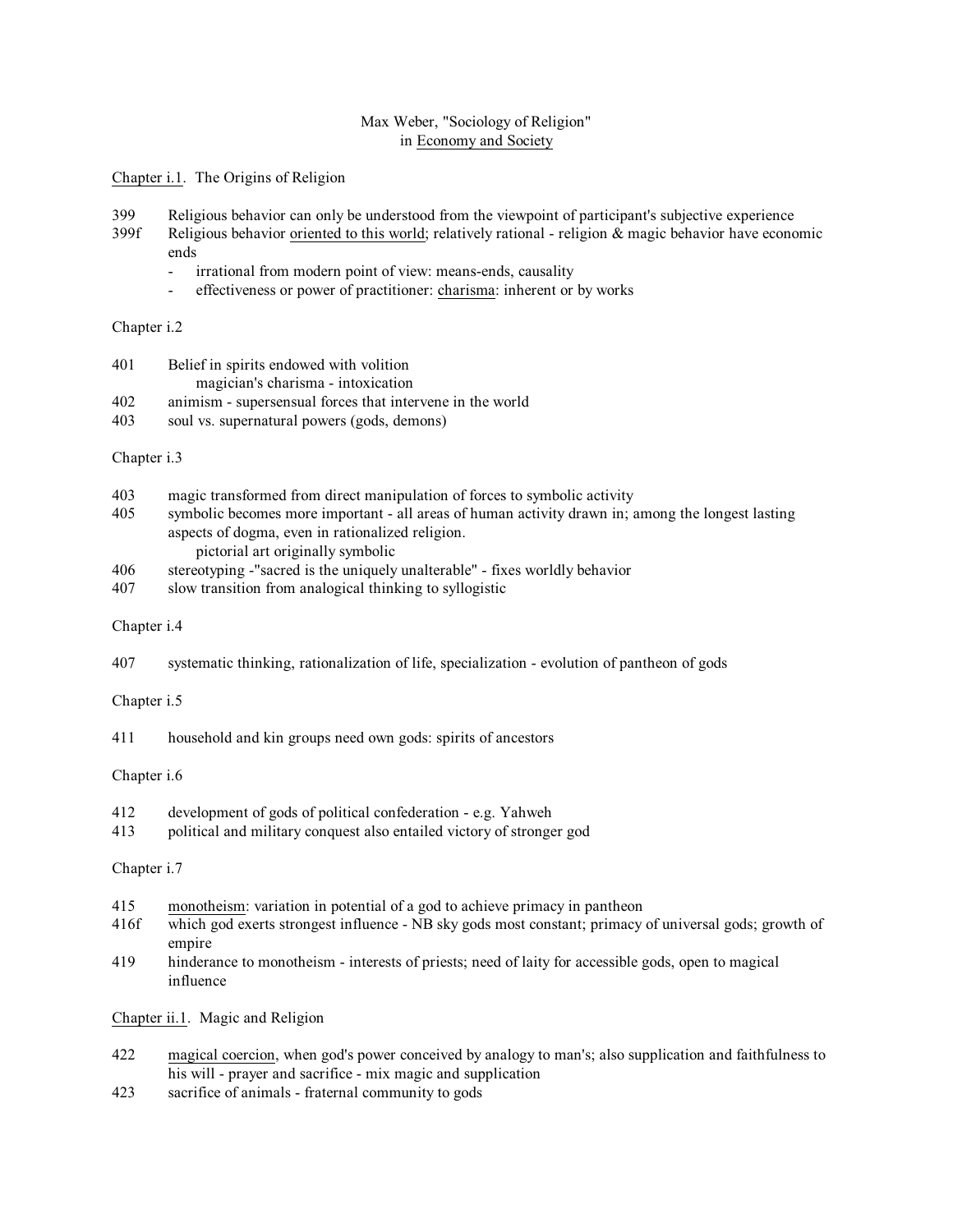424 Dual aspect to religious evolution - rational systematization of god concept and relations of man to god; irrationalization - recession of practical goals in favor of otherworldly noneconomic goals. Cult or religion vs. sorcery; gods vs. demons

Chapter ii.2

- 425f differentiation of priesthood from practitioners of magic
	- possible distinctions:
		- \* influence gods by worship vs. coercion with magic<br>\* requier functionaries vs. individual and occasional
		- regular functionaries vs. individual and occasional efforts
		- \* association with social organization vs. self-employed [cf. Durkheim]<br>\* professionalism (knowledge doctrine qualifications) vs. personal gifts
		- professionalism (knowledge, doctrine qualifications) vs. personal gifts (charisma)
- 426 crucial feature of priesthood: specialization of group in continuous operation of cultic enterprise, permanently associated with particular norms, times and places, and specific social groups - also NB rationalization of metaphysics and ethics

Chapter ii.3

427f success or failure of influence with gods - affects priests' prestige

Chapter ii.4

430 increased ethical demands made on gods parallel social development - growing importance of judicial determination, cosmological rationalization, regulation by rules, economic reliability of given word: obligations which increase calculability of individuals' conduct

Chapter ii.5

432f source of ethics in magical norms of conduct - rationalization of taboos

Chapter ii.6

433 - totemism - relationship with an object

Chapter ii.7

- 435 taboo norms may impede development of trade and market, of capitalism
- 436 caste system and sacred vocations opposite of economic rationalism: rather, traditional. Cf. ethics of ascetic Protestantism; Hindu notion of transmigration

Chapter ii.8

- 437 with rationalization of magic to religion from coercion to worship notion that violation of ethical norms caused gods' displeasure - led to notions of sin and salvation, for individuals and for groups (NB conscience)
- 438 magical sin-like notions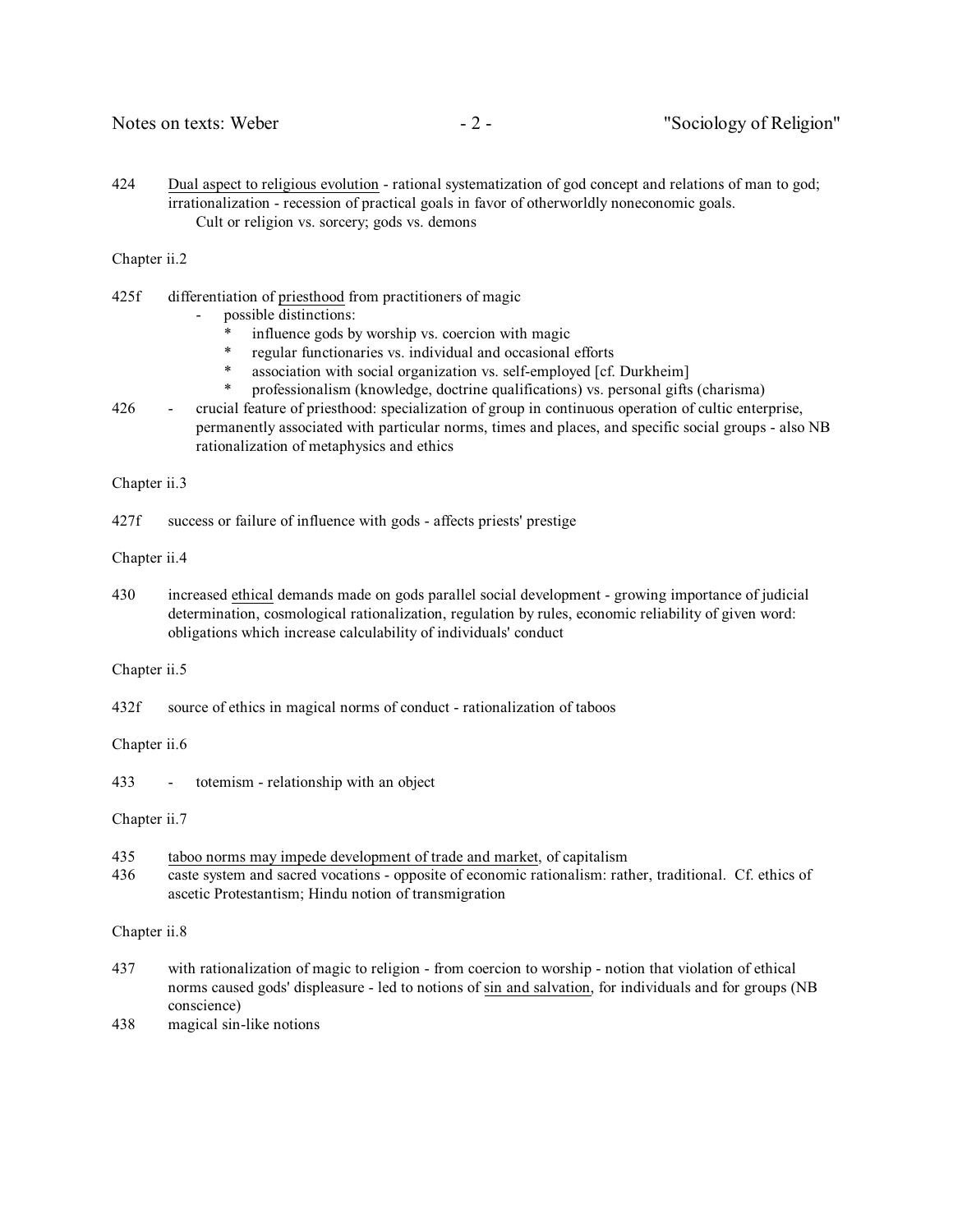#### Chapter iii.1. The Prophet

- 439 Prophet bearer of charisma, proclaims religious doctrine or divine commandment
- 440 personal call: distinction from priest
	- definite revelations, doctrine or commandment (not magic): distinct from magician. but NB charisma generally required magical authentication
- 441 but prophet's prophecy is unremunerated, as against magician

Chapter iii.2

442 cf. lawgiver - called to office at time of social tensions

Chapter iii.3

444 teacher of ethics

Chapter iii.4

446 mystagogue

Chapter iii.5

447f ethical prophet (preaches ethical duties) vs. exemplary prophet (shows the way to religious salvation by personal example)

Chapter iii.6

- 450f Nature of Prophetic Revelation: view of world as meaningful totality both social and cosmological to which man's behavior must be oriented to obtain salvation
	- conflict between empirical reality and this concept produces strongest tensions for man
	- competition of priests, prophets, non-priests (including philosophers) to give metaphysical account

Chapter iv.1. The Congregation between Prophet and Priest

- 452 Congregation originally lay followers just outside the charismatic circle of followers of prophet; Routinization of prophetic charisma
- 455 congregational religion laity actively participates
- 456 priesthood must meet needs of laity to maintain power; factors which they must come to grips with: prophecy (often themselves laymen); traditionalism; lay intellectualism

Chapter iv.2

- 457f Priesthood had to codify doctrine (new, victorious, of prophets; old, against prophecy) to retain power: produced canonical writings and dogma (latter is priestly interpretation of scriptures [hermeneutics]); becomes scripturally established tradition and basis of system of education
- 460 with development of lay literacy and bureaucratization, priestly control of education establishment of religious community was the strongest impetus for development of doctrine: sets community apart from others and gives it propaganda superiority
- 461 also to fight religious indifference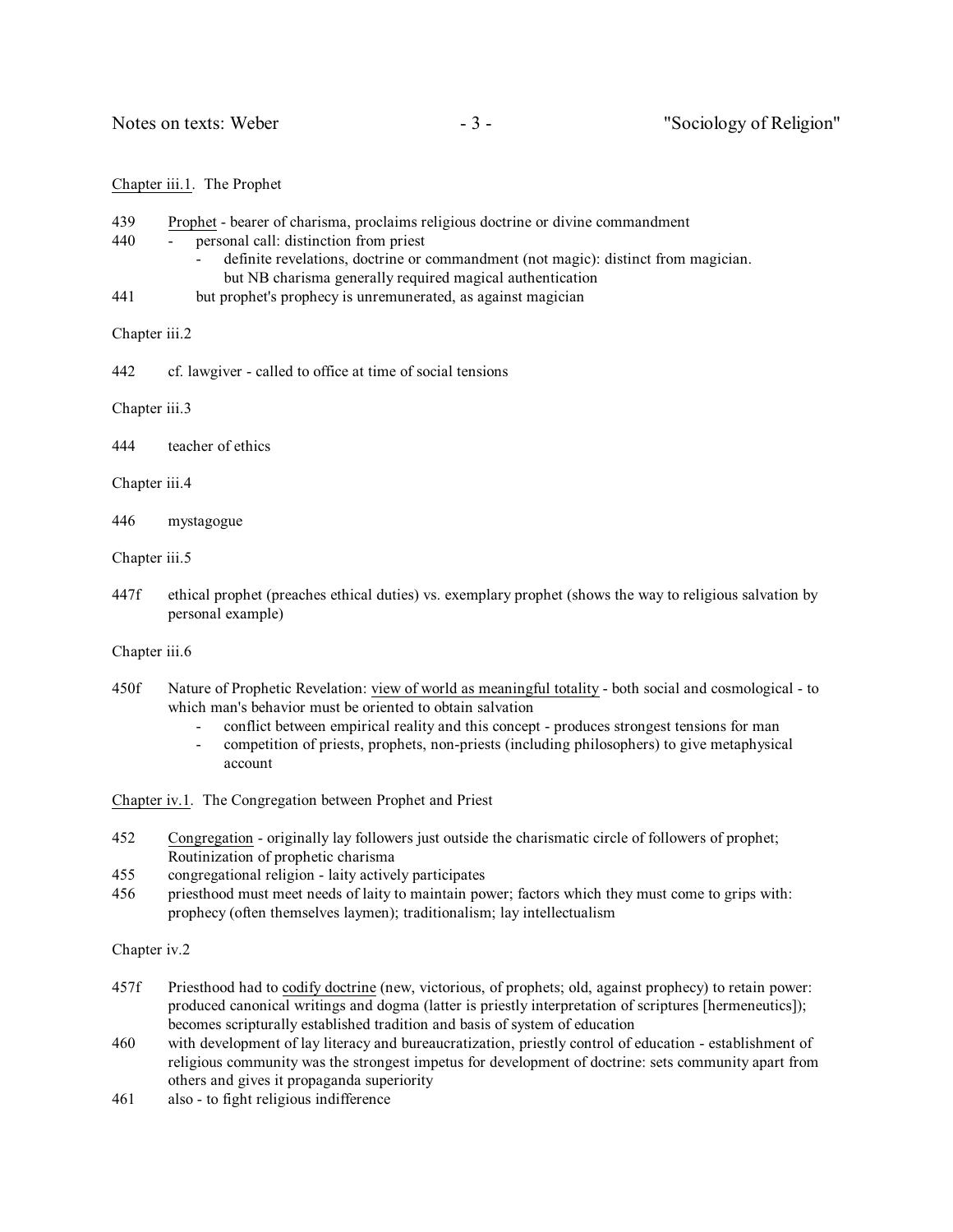461f contrasts different religions in development of doctrine

Chapter iv.3

- 464 Preaching and Pastoral Care cf. magicians: priestly activity innovative
- 465 pastoral care priests' real instrument of power, especially over workaday world
- 467 prophetic charisma and lay traditionalism polar opposites, influence work of priests in systematization; also lay rationalism - NB different social strata bearers

Chapter v.1. The Religious Propensities of Peasantry, Nobility & Bourgeoisie

- 468 Peasantry so tied to nature that it will become carrier of religion only when threatened with proletarianization or enslavement
- 470 image of peasantry as religious a modern romantic view
- 471 city traditionally considered seat of piety

Chapter v.2

- 472f Warrior Nobles and Feudal Powers not religious bearers no concept of beneficent providence or religious ethics - seem reprehensible to sense of honor; also warrior regularly faces death - only needs protection against magic
- 473 nobility influenced by prophetic or reformist religion
- 475 different among standing armies, bureaucratic organizations

Chapter v.3

476 Bureaucracy - disesteem for religion and recognition of its usefulness in controlling people seems irrational

Chapter v.4

- 478 Upper levels of Commercial Class, Bourgeoisie not religious bearers especially traditional capitalists; showed indifference or skepticism
- 479f However, modern rational capitalism has affinity to rational, ethical congregational religion reasons given later

Chapter vi.1. The Religion of Non-Privileged Strata

- 481 Petty-Bourgeois strata show religious diversity; ancient and medieval Christianity a religion of artisans;
- 482 urban middle classes showed affinity to congregational religion substitute for kinship groupings; less connection with nature (and thus, magic) and more with rational behavior and calculability: need for ethic of compensation. Artisans initially attracted to magic: specialized "art" imbued with charisma

# Chapter vi.2

- 484 Slaves and Day Laborers not bearers of religion
- 485f Modern Proletariat indifference or rejection of religion: modern surrogate ideologies and awareness of dependence on non-individual (rather, social) factors
- 486 but lower levels susceptible to religious missionary enterprise, but not ethical religion; NB needs for salvation religion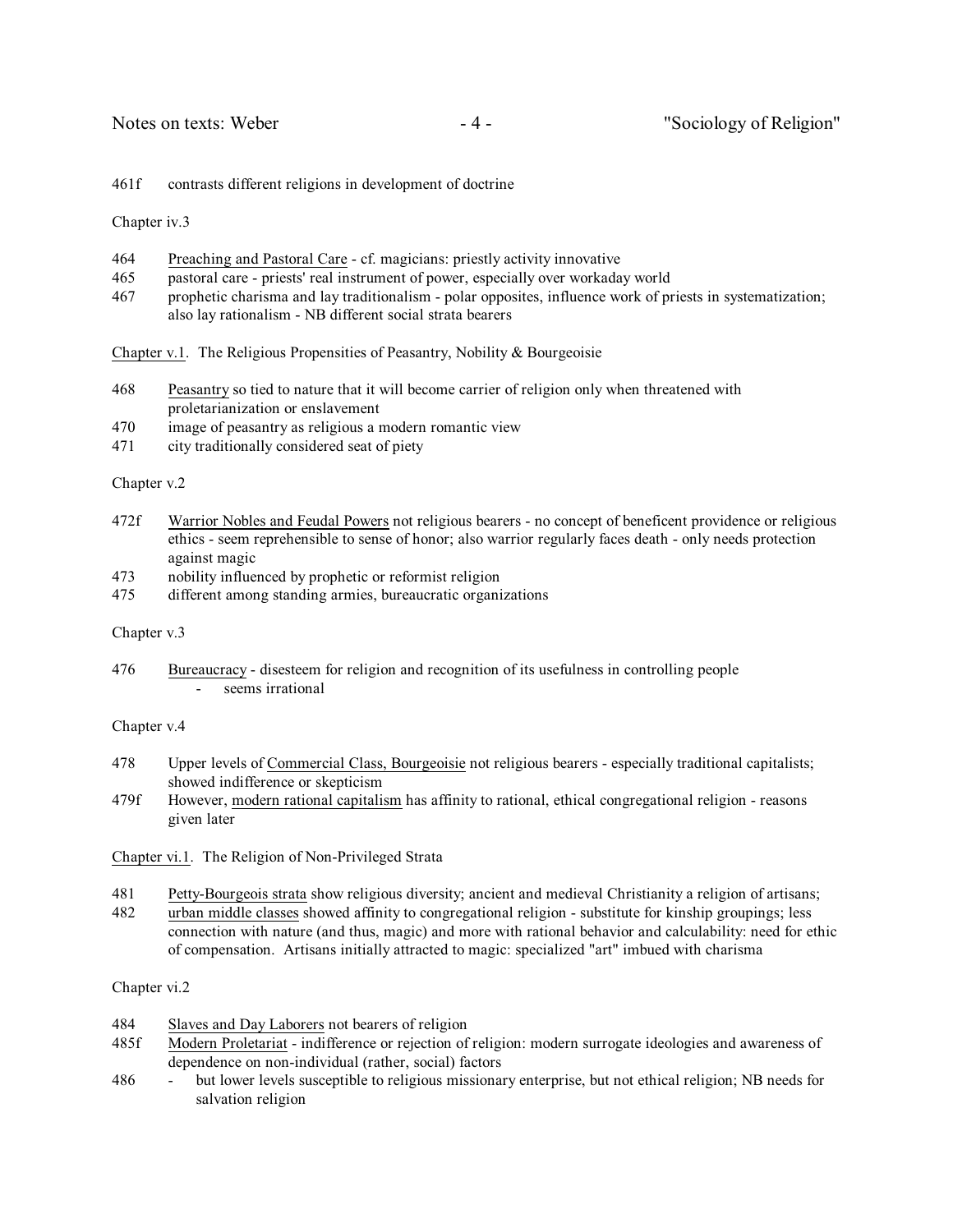### Chapter vi.3

- 486f Salvation religion may start in privileged strata and devolve to non-privileged
- 487 may take direction of wizardry, may move to savior religion for masses
- 487f sentimental legend for middle and lower bourgeoisie

### Chapter vi.4

- 488 Religion of disprivileged tend to grant equality to women
- 489 NB receptivity of women to non-military prophecy

# Chapter vi.5

- 490f Function of Salvation Religion for Higher and Lower Strata: Legitimation vs. Compensation
- 492 cf. Jewish religion, modern Chinese, modern proletariat

# Chapter vi.6

- 492f Pariah people and Ressentiment Judaism vs. Hinduism
- 493 definition of pariah people hereditary, stateless; socially disprivileged and distinctive economically
- 494 ressentiment inequality caused by sinfulness which God will avenge: desire for vengeance
- 496 desire for revenge stirred up by persecutions
- 497 absence of ressentiment among Hindus and Buddhists explained by theodicy of rebirth. Jewish theodicy concern for own fidelity to law, struggle for sense of own worth. NB saw success in occupation as sign of God's favor, but no sense of Bewährung in calling as inner-worldly asceticism: Jew remained traditional in frank respect for wealth
- 498f Jesus's teaching
- Chapter vii.1. Intellectualism, Intellectuals, and Salvation Religion
- 500 Intellectual influence on religion at first priesthood carrier of intellectualism through scriptures

# Chapter vii.2

- 502 High status intellectuals as religious innovators all Asian religions
- 503 cf. Greek philosophy

# Chapter vii.3

- 503 salvation religions emerge when ruling strata have lost political power to a bureaucratic-militaristic unitary state
- 504 ruling strata then come to value their intellectual abilities, non-practical
- 505f Salvation mass religion esoteric intellectual doctrine, popular magical savior for masses
- 506 Salvation sought by intellectual based on inner need rather than relief from distress (as masses) seeks meaning and unity, infinite causuistry, especially as intellectualist Entzauberung proceeds and events lose magical significance
- 506 contradictions of search for meaning and empirical world: intellectual's flight from world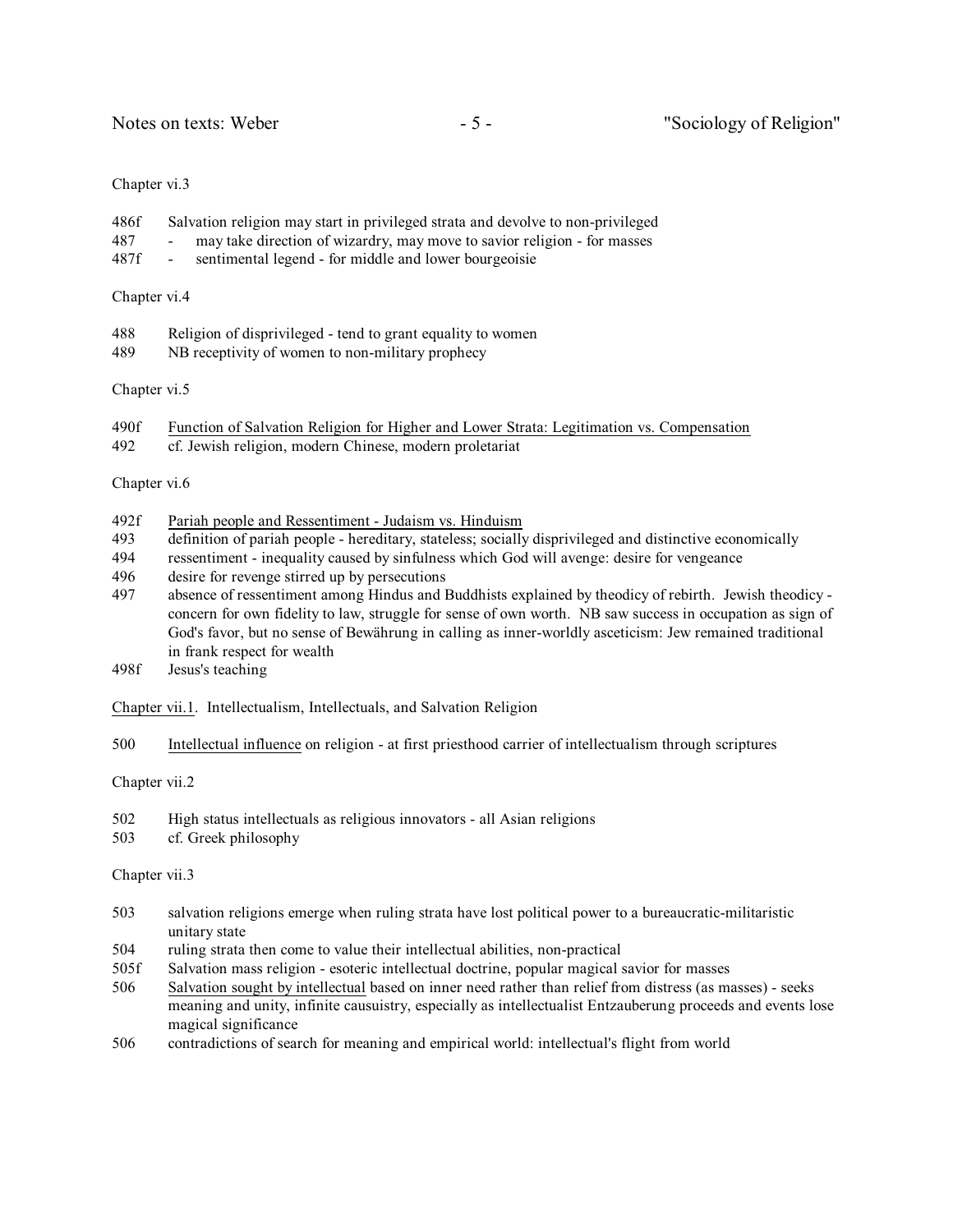Notes on texts: Weber - 6 - "Sociology of Religion"

### Chapter vii.4

507 proletarian, petty-bourgeois, and pariah intellectualism

Chapter vii.5

508 ancient Jewish intellectualism

Chapter vii.6

511f anti-intellectualism of early Christianity 512 primary bearers or propagators of world religions - Confucianism - world-ordering bureaucrat Hinduism - world-ordering magician Buddhism - medicant monk wandering through the world Islam - world-conquering warrior Judaism - wandering trader Christianity - itinerant journeyman

## Chapter vii.7

513 elite and mass intellectualism in medieval Christianity

Chapter vii.8

- 515 modern intellectuals and secular salvation ideologies e.g. socialist, populist
- 516f unlikely for new congregational religion to emerge from modern intellectualism factors - present religion's utility in controlling masses; intellectuals' indifference to religion
- 517 need of cafe-society intellectuals an unlikely source

Chapter viii.1. Theodicy, Salvation, and Rebirth

- 518 religion may be mono- or polytheistic attributes of great power to god(s)
- 519 Problem of Theodicy how to reconcile imperfection of world with great power of god(s) ["incongruity of destiny and merit" in Gerth & Mills, p. 275]

Solutions -

- future revolution in this world; suffering of present generation caused by sins of past
- 520f notion of world beyond present one at first magical, including retribution for errors in ritual; later when religion ethicized, gods employ moral considerations - raised questions of relations of gods to this world; cf. day of judgment

Chapter viii.2

- 522 Notion arose of ethical chasm between transcendent god and men Predestination an extreme example of this view
- 523 ethical behavior would have no effect, but might be a sign of predestination
	- extreme tendencies to Entzauberung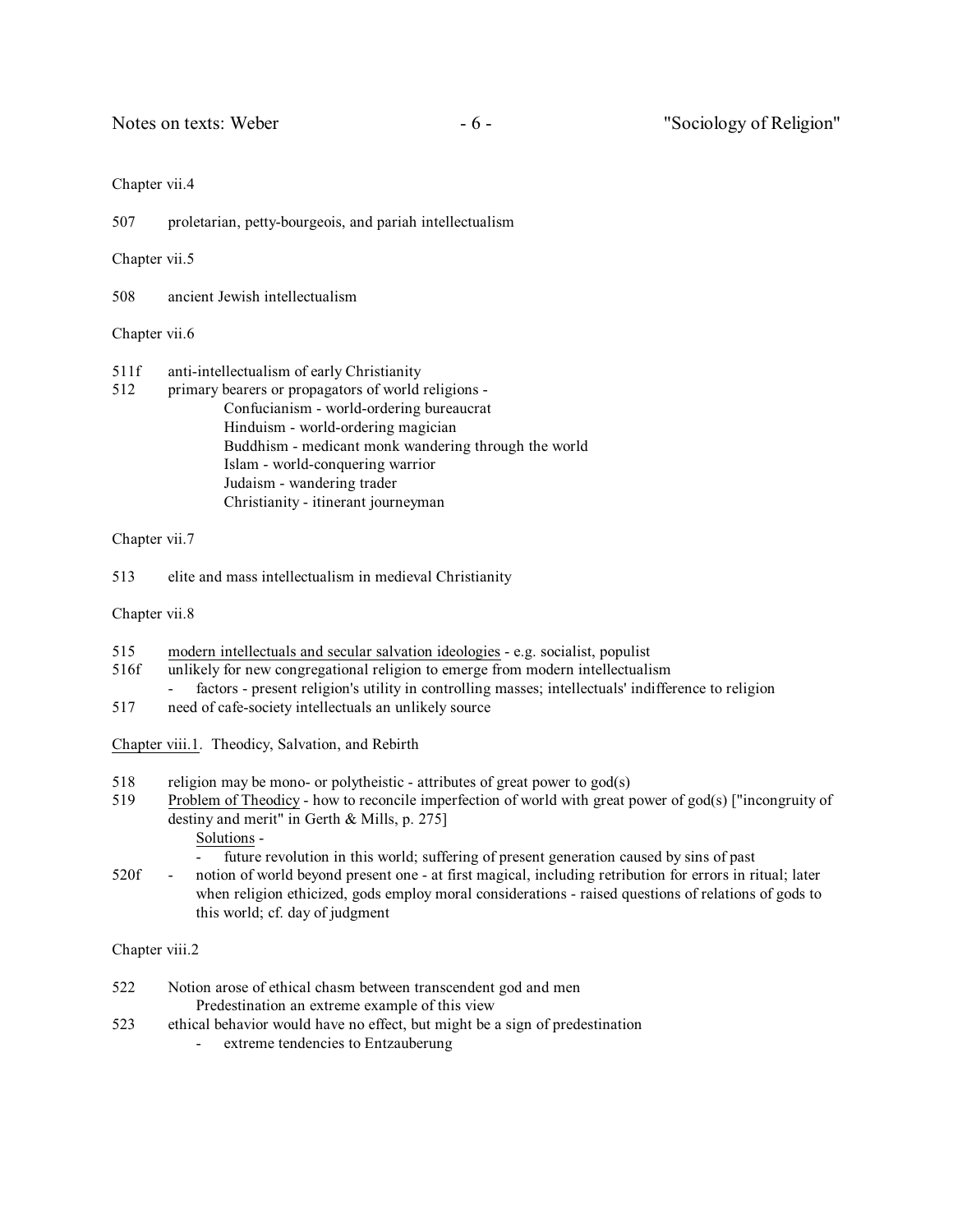### Chapter viii.3

- 523 Other Solutions of Theodicy -
- 523f Dualism struggle of good and evil, light and dark, in which former purges latter from the world; man participates with forces of light, purges sin (darkness)
- 524f Transmigration of souls guilt and merit punished and rewarded in next life each forges his destiny in next life

Chapter viii.4

- 526 not every religion is one of salvation salvation may have variety of contents
- 528 notions may or may not affect economic life
- Chapter ix.1. Salvation Through the Believer's Efforts
- 530 Salvation through Ritual not much different than magic (cf. Puritanism). NB devotional mood
- 531 the more ritual is in everyday life, the more it takes on mystical character
- 532 NB casuistry cf. ancient Judaism and law

# Chapter ix.2

- 532 Salvation through Good Works
- 533 fate depends on actual achievements can make an accounting of actions
- 533f can be symptom of underlying ethical total personality may be tolerant of isolated deviations

#### Chapter ix.3

- 534 Salvation through Self-Perfection cf. charismatic magical powers
- 536 in non-magical, ethical religion with transcendant god, self-deification cannot be goal rather to be his instrument or vessel

#### Chapter ix.4

- 538 Certainty of Grace heightening of certain subjective conditions problem of their constant maintenance
- 539 Religious Virtuosi have charisma of permanent certainty of grace
- Chapter x.1. Asceticism, Mysticism and Salvation
- 541 Asceticism: methodical procedure for achieving religious salvation by god-directed ethical behavior
- 542 "world" as realm of temptations; asceticism may be world-rejecting (rejects political, economic, erotic, aesthetic, etc.); or inner-worldly - within institutions of world but in opposition to them (as god's instrument)
- 543 world is only the medium through which charismatic state of grace can be proved ascetic's vocation is to act in the world (NB aspects)
- 544 rationally systematize own conduct especially ascetic Protestantism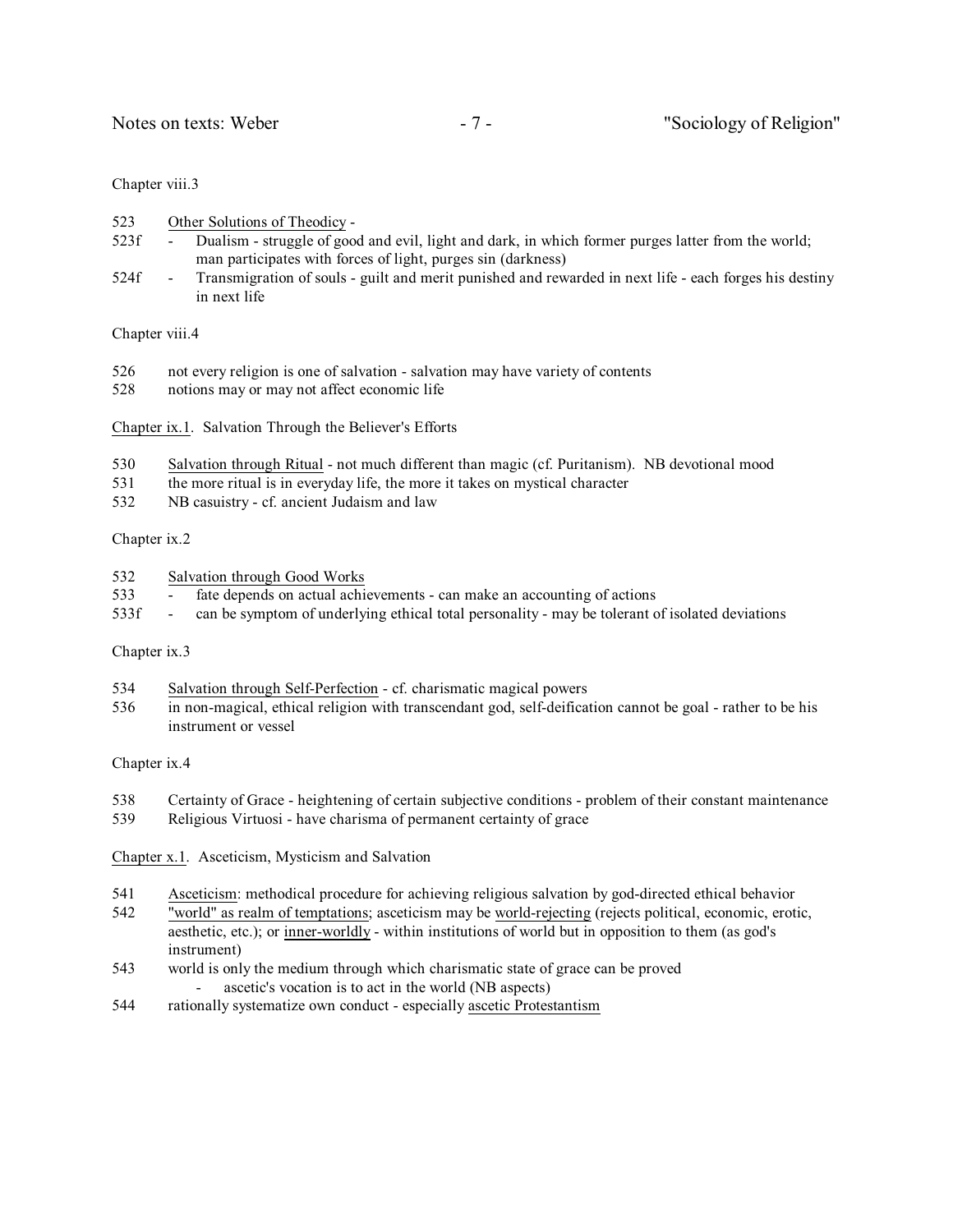#### Chapter x.2

- 544f Salvation may come not than activity but from contemplation subjective condition 545 Mysticism - flight from world rather than rejection: strives for mystical union mystical knowledge -
- incommunicable
- 547 NB mystic who feels world is more dependent on it than ascetic who rejects it
- 547f inner-worldly ascetic becomes indifferent to meaning he has vocation and does not question god's purpose
- 551 Decisive difference between Oriental and Occidental Salvation former usually contemplative/mystical, later ascetic

Reasons for difference -

- 552f 1. concept of transcendent, omnipotent god arise in West road closed to self-defication and possession of god; salvation required ethical justification to god in West - led to activity and "work"
- 553 2. empirical world not abandoned for Oriental intellectual: meaning would be discovered; for Western religion - meaning of world transcedent
	- 3. Legalistic (rational law) orientation of West man subject to god Roman legacy
- 553f 4. Roman-Jewish rejection of ectasy, etc. in favor of rational-methods
- 555 5. Occidental Church organization uniformly rational, monarchical, centralized controlled lives of subjects
- 555f Only in occident was additional step taken by ascetic Protestant of transferring rational asceticism into life of world - See sketch, page 556
- 557 Salvation through Savior and Institutionalized Grace rejects own efforts as insufficient
- 560 Institutional Grace (1) only through institution; (2) priest need not be personally charismatic; (3) recipient of grace needs no charismatic religious qualification - thus, salvation universal, open to more than virtuosi - level of ethical conduct must be average - will be low - this is description of Catholic Church
- 561 Results spares recipient of necessity of organizing life systematically (can always receive grace and forgiveness for sins); sins remain individual and form no total pattern - rather discute actions; no one need feel certainty of grace - (always attainable) - for these reasons, control of laity - which confessional and spiritual direction should provide - often cancelled, since grace always waited
- 562 Contest Judaism and ascetic Protestantism, both of which lacked confessional: ethically rationalized pattern of life
- 563 Salvation through Faith and its Anti Intellectual Consequences NB level of do
- 564 especially Christian churches, dogma to compete with intellectualism cf. Confucianism, Judaism, Islam
- 567 NB unlimited trust god, "sacrifice of intellect"
- 572 Salvation through Belief in Predestination as free, inexplicable gift of grace from transcedent and uninfluencable god - leading in Eastern relig, in ancient relig, in warrier ethic
- 573 predest gives recipient of grace greatest certainty but needs signs, promote activity, not satanism
- 574 Puritanism belief became stronger the more bouregious Puritanism became; BN hostility of and to secular (political) power
- 575 But Predest understood as outcome of list rather than individuals place in world beyond loses ethical, rational character - e.g. Islam, Confucianism, Puritanism - man of vocation; development - became ever more intolerably bleak - predestination given up

Chapter x.3

Chapter xi.1. Soteriology or Salvation from Outside

Chapter xi.2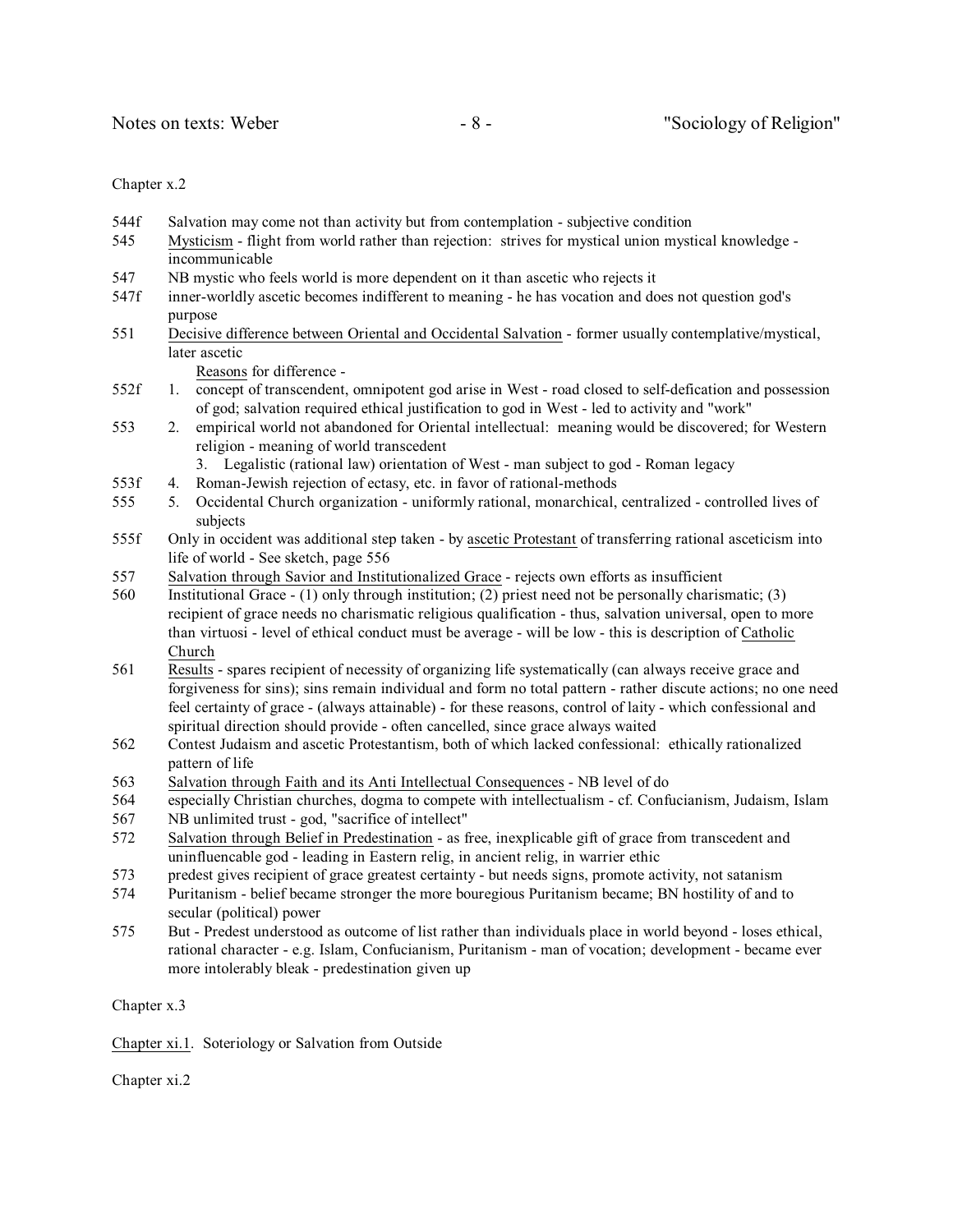Notes on texts: Weber - 9 - "Sociology of Religion"

Chapter xi.3

Chapter xii.1. Religious Ethics and the World: Economics

- 576 The more a salvation religion develops Gesinnungsethik, the greater its tension to the world.
- 577 Religions involving stereotyping, taboos, and rituals are in less tension with the world. When ethical prophecy breaks through stereotyping, revolution may take place in relations with the world.
- 578 Religion based on Gesinnungsethic sets its own goals within theological realm: world becomes a problem. Decisive aspect is not intensity of religious belief, but rather religion's theoretical attitude toward the world.

Chapter xii.2

- 579 Familial piety, neighborly help, and compensation.
- 580 Obligation to help one's fellow originally limited to neighbors; more universal extensions depend on extension of social-political unit, growth of plural societies.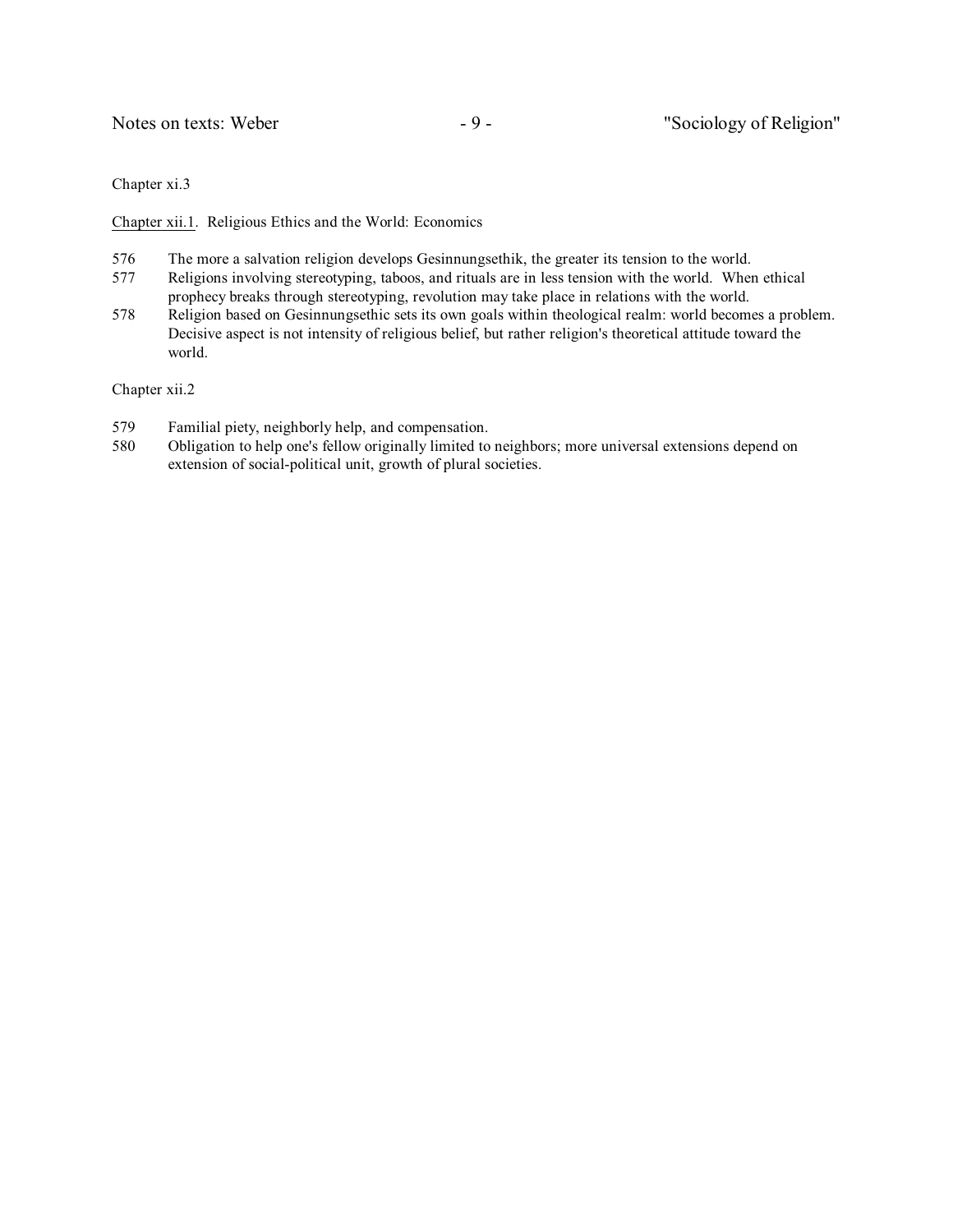Chapter xii.3

- 581 As economic differentiation proceeded, customs of mutual neighborly assistance transformed into customs of mutual aid among various social strata, ethnic groups.
- 582 Relations among brothers in faith an extension of neighborly and familial relations: usury prohibited, aid to families without compensation.

Chapter xii.4. Religious Ethics, Economic Rationality and the Issue of Usury

- 583 Rejection of usury is an extension of this familial treatment of brothers in faith. Prohibition of usury lacking only in Protestantism, Confucianism (NB its accommodation to the world), and ancient Babylonian religions controlled by urban trading citizenry.
- 584 Original basis for rejection of usury was primitive custom of economic assistance to one's fellows: brothers in faith.
- 584 Tensions arise between ethical religion and economics as both are further rationalized.
	- Religion treats commercial enterprise as suspect even if possession of wealth is well regarded.
	- Also, economic rationalization tends to weaken traditional authority of sacred law (and traditionalism generally) - especially when economic rationalization becomes impersonal. Rationalized economy follows its own rules.
- 585 Depersonalization under rationalized economy also undermines religious charitability, which appeals to particular individuals. Charity loses its meaning.
- 585f On the other hand, religions also have specific economic interests. This works against any consistent religious opposition to worldly economic activity, or economic power.
- 587 Medieval Christianity consistently kept the most devout groups from the life of trade.
- 587f Inner-worldly asceticism of Protestantism first unintentionally produced a capitalist ethics: legitimated a career, rational plan of life; confined prohibition against usury to cases of selfishness; eliminated systematic alms-giving and ended benevolent attitude toward beggars and idleness.
- 589 Mystical religions take opposite tack: required completely unselective generosity. Mystical flight from the world.

Chapter xiii.1. Religious Ethics and the World: Politics

- 590 Every ethical religion is in tension with the world.
- 591f Congregational religions of subjugated peoples tend toward demilitarization (example of ancient Jews).
- 592 In some cases (e.g. early Christianity) this gave rise to ethic of brotherly love; ethic of non-resistance.
- 593 Inner-worldly asceticism can compromise with political power: aim of transformation of world. But compromise with political power more difficult than with economics, since former, oriented toward lowest common denominator, leads to greater surrender of principles.

Chapter xiii.2

- 594 Wherever congregational religions reject force, without requiring flight from world, it leads to martyrdom or passive acceptance of regime.
- 595 Some variation on rejection of force if goal of force is to protect religion.
- 596f Ancient and medieval Christian attitudes toward the State: (1) abomination of Roman empire, (2) indifference and passive suffrance, (3) withdrawl from active participation but view that state is Godordained, (4) positive view of state for social control, given condition of sin.